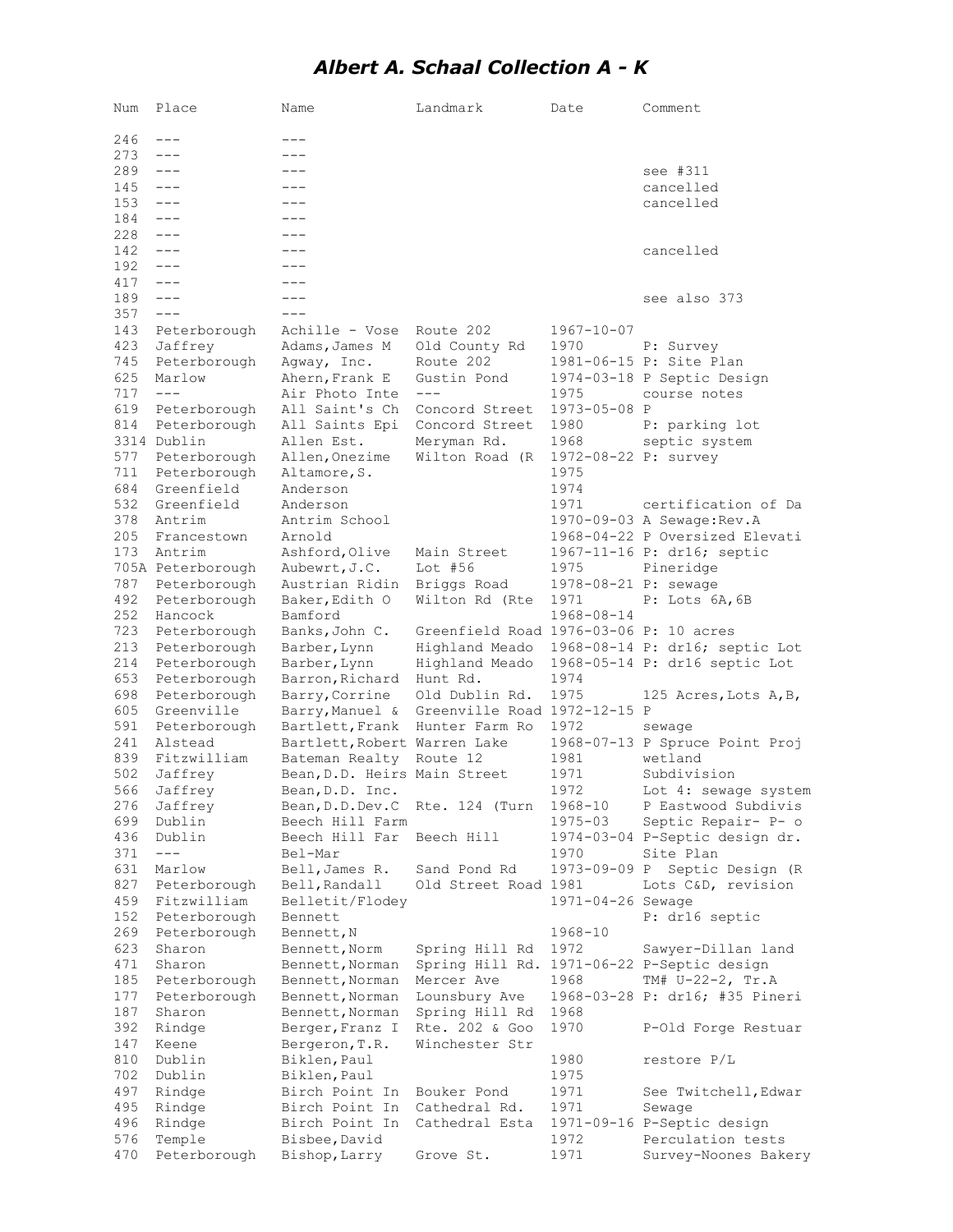| 370<br>460 | Peterborough                 | Blanchett, Oliv                  | Union, St.                  | $1970 - 03 - 16$                       |                                                 |
|------------|------------------------------|----------------------------------|-----------------------------|----------------------------------------|-------------------------------------------------|
| 239        | Peterborough<br>Peterborough | Blanchette<br>Blanchette, Dav    | Morris Rd. & U<br>Pineridge | 1971-04-22 Survey<br>1968-06-20 Lot 34 |                                                 |
| 725        | Peterborough                 | Blanchette, Dav                  |                             | 1976                                   | Sewage Appraisal                                |
| 238        | Peterborough                 | Blanchette, Dav                  | Pine Ridge                  |                                        | 1968-07-25 P: dr16 septic Lot                   |
| 831        | $\qquad \qquad - -$          | Boat Safety Co                   |                             | 1981                                   | P: No file Folder                               |
| 627        | Troy                         | Bolles, John                     |                             | 1973                                   |                                                 |
| 565        | Peterborough                 | Boote, Edward                    | Highland Glen               | 1972                                   |                                                 |
| 317        | Fitzwilliam                  | Boote, Edwards                   | Jaffrey Rd.                 | 1969-06-18 P                           |                                                 |
| 359        | Sharon                       | Booth, Robert                    |                             | 1969                                   |                                                 |
| 230        | Peterborough                 | Bourgoine                        | Bleberry Lane               |                                        | 1968-06-22 P: dr16 septic                       |
| 234        | Hancock                      | Bourgoine                        | Rte 137 Hancoc              |                                        | 1968-06-18 P: dr16 septic                       |
| 601        | Peterborough                 | Bourgoine, Paul                  |                             | 1972                                   |                                                 |
| 715        | Peterborough                 | Bourgoine, Paul                  | Old Town Road               | 1975                                   | Cord Wood Associata                             |
| 166        | Peterborough                 | Bower                            |                             |                                        |                                                 |
| 349        | Peterborough                 | Bowser, Adelle                   | Spring Rd.                  | 1970                                   | P Paramount Retirem                             |
| 586        | Hancock                      | Bradley, Charle                  | Norway Hill Rd              | 1972-11                                | $P:$ tracts $A, B, C$                           |
| 320        | Jaffrey                      | Brand                            |                             | 1969-07-02                             |                                                 |
| 552        | Peterborough                 | Brennan, Joe                     | Highland Glen               |                                        | Sewage: Lot 17                                  |
| 706        | Peterborough                 | Brighton, Kenne                  | Hunt Road                   |                                        | 1975-03-25 P: 9 Acres; site pl                  |
| 340        | Washington                   | Brighton, Ketal                  | Millen Lake                 | 1975-09-24 P Rev. A                    |                                                 |
| 329        | Hancock                      | Brown/Cleveland Prospect Hill    |                             |                                        | 1969-09-02 P-Septic design                      |
| 644        | Greenfield                   | Brown, Eleanor                   | Lake View Circ              |                                        | 1973-12-01 Zephyr Lake P<br>subdivision 3 acres |
| 807        | Peterborough                 | Brown, Glen                      | Carley Road                 | 1980                                   | P: Mobil Home                                   |
| 488<br>350 | Peterborough<br>Hancock      | Brown, Glenn<br>Brown, Tony      | Carley Rd., He              | 1971<br>1969-08-19 cancelled           |                                                 |
| 226        | Peterborough                 | Broyles                          | Nuanusit, Lake              |                                        |                                                 |
| 584        | Jaffrey                      | Bryant, Richard                  | Old Dublin Rd.              | 1972                                   | $P: dr11, 12$ & Oversi                          |
| 778        | Dublin                       | Buck, Richard A.                 | Meryman Road                |                                        | 1979-03-07 P: site plan & sewa                  |
| 134        | Hancock                      | Buck, Richard A.                 |                             | 1965-12                                | P: site plan                                    |
| 265        | Jaffrey                      | Bullard, Wm                      | Jaquith Rd.                 |                                        | 1968-10-04 P Sewage design                      |
| 791        | Peterborough                 | Burke                            | Route 202                   | 1978                                   |                                                 |
| 582        | Jaffrey                      | Burke, William                   |                             | 1972                                   | sewage system                                   |
| 396        | Jaffrey                      | Burke, Wm                        |                             | $1970 - 05$                            | General Plan                                    |
| 481        | New Ipswich                  | Burpee, Lewis                    | Jaffrey Tpke; R             |                                        | 1971-07-21 Survey P Lots # 1,2                  |
| 585        | Wilton                       | Bursey, W.P.                     |                             | 1972                                   | survey                                          |
| 356        | Jaffrey                      | Butter, T                        |                             | 1969                                   | Bellette, Owen                                  |
| 616        | Peterborough                 | Butterfield, Jo                  | Rte.101                     | $1973 - 03 - 21$                       |                                                 |
| 676        | Jaffrey                      | Buxton, H                        | 59 School St.               | 1974                                   | School House Lot-P-                             |
| 341        | Dublin                       | Calder, Gordon                   | Upper Jaffrey               |                                        | 1969-10-13 PR2, L9 Sch. Hse. #4 2               |
| 171        | Hancock                      | Camp Guild - E                   | Depot Road                  |                                        | 1970-03-15 B&M Depot, See Phas                  |
| 693        | Hancock                      | Camp Guild - T                   |                             | 1975                                   |                                                 |
| 475        | Jaffrey                      | Camp Sherwood                    | Rte. 137rwood               | 1971                                   | Sewage design                                   |
| 336        | Rindge                       | Camp Wallace                     | Old Ashburnham              |                                        | 1968-09-15 P-Septic design                      |
|            | 3319 Dublin                  | Camp, Iroquois                   | Infirmary                   | 1970                                   | septic system                                   |
| 373        | Greenfield                   | Camp, Union                      | Otter Lake                  |                                        | 1970-09-25 Septic Design, Aeria                 |
| 224        | Hancock                      | Capon                            | Bennington Rd               |                                        | 1968-05-19 P: dr16 septic                       |
| 440        | Peterborough                 | Carter, James                    | Powers Bridge               | 1971                                   | Sewage-Proposal                                 |
| 797        | Dublin                       | Catlin, Loring                   | Lake Road                   |                                        | 1982-06-16 P: sewage system                     |
| 672        | Peterborough                 | Cavanaugh, Matt                  | Cornish Ave., 0             | $1974 - 06 - 03 - P$                   |                                                 |
| 251        | Peterborough                 | Cemetry                          | Poplar Ave & L              | $1971 - 10$                            | Ρ                                               |
| 518        | Peterborough                 | Chace, William                   | Spring Road                 | 1971                                   | SEE #349; stake out                             |
| 652        | Westmoreland                 | Cheshire Count                   |                             |                                        | 1973-12-08 see also #610                        |
| 571        | Peterborough                 | Civil Defense                    |                             | 1972                                   | P: structure design                             |
| 193        | Antrim                       | Clark, Oscar                     | Highland Ave.               |                                        | 1968-04-04 P: dr16; Septic Sys                  |
| 709        | Sharon                       | Clark, Winfredd                  |                             | 1975                                   | 6 Acres                                         |
| 258        | Peterborough                 | Clements                         | Spring Rd                   | $1968 - 11 - -$                        | P: dr16 septic                                  |
| 523<br>602 | New London                   | Clements, John                   |                             | 1971<br>1973                           | sewage system                                   |
| 587        | Peterborough                 | Cobleigh, Paul                   |                             | 1972                                   |                                                 |
| 647        | Peterborough<br>Fitzwilliam  | Cohn, Benjamin<br>Col. Crane/Spi | 33 High Street              | 1973                                   | sewar. town                                     |
| 493        | Dublin                       | Colbert/Robins                   | Stone Pond                  |                                        | 1971-12-05 P-Septic design                      |
| 472        | Keene                        | Colony, John                     | West St., Schoo             | 1971                                   | P-Survey National G                             |
| 172        | Antrim                       | Colton, Henry                    | River Rd                    |                                        | 1967-11-16 P: dr16 septic                       |
| 781        | Peterborough                 | Conelec Corp                     | Route 202                   |                                        | 1978-06-01 P: sewage system                     |
| 309        | Peterborough                 | Congregational                   | Concord Rd                  |                                        | 1969-06-02 P-septic design                      |
| 669        | Mason                        | Conservation C                   | Mason Rd. Coyn              | 1974-12                                | a plan on aluminum                              |
| 445        | $---$                        | Contoocook Val                   | Carter-Woodruf              |                                        | 1971-01-27 PCS Photos.                          |
| 634        | Peterborough                 | Contoocook Val                   | High Street                 |                                        | 1973-09-12 Larabee Land Sub-Di                  |
| 288        | Temple                       | Contoocook Val                   | Temple Element              |                                        | 1969-01-05 P Septic Design                      |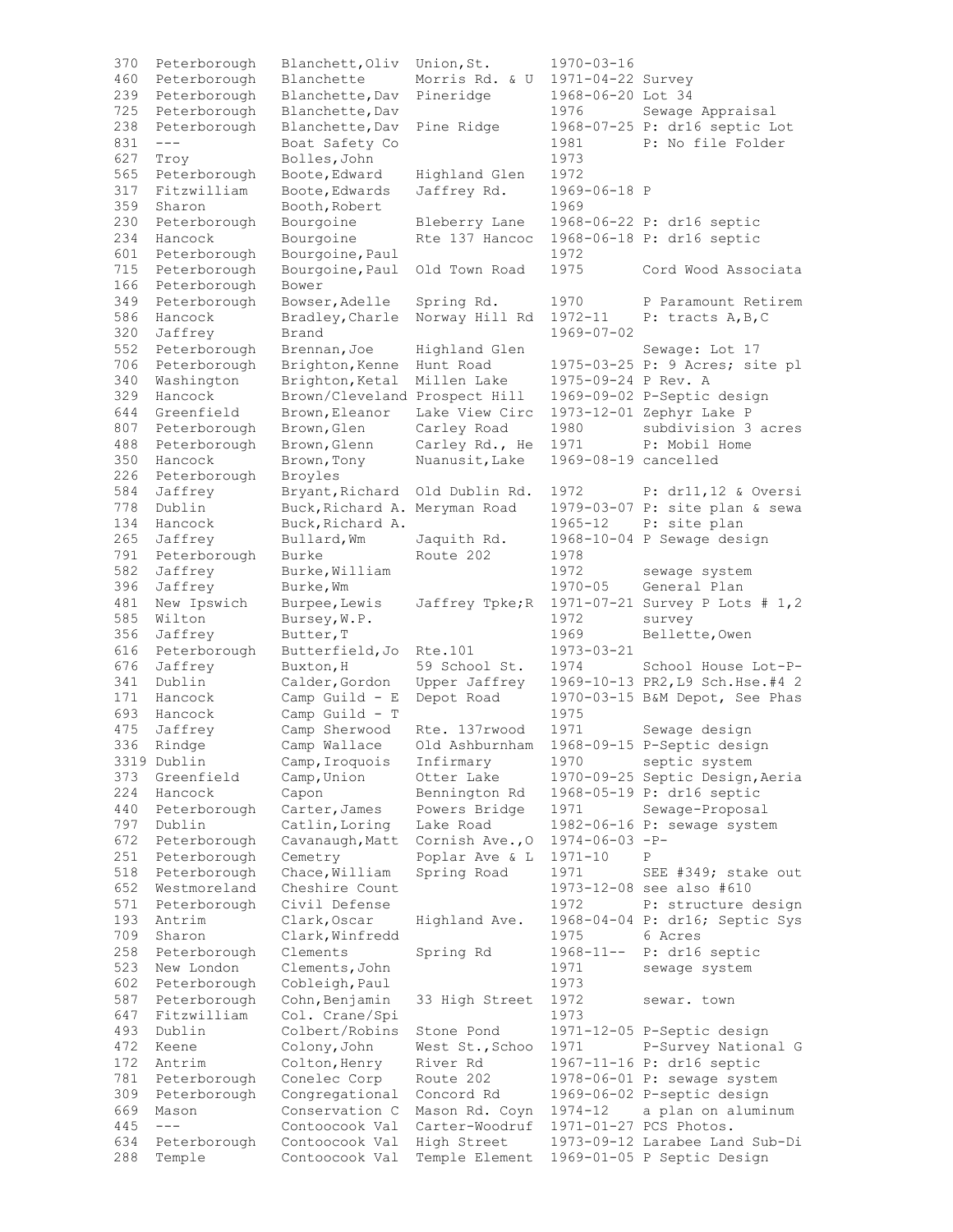| 480 | Peterborough      | Conval Charita                 | Lot $#62$            |                      | 1971-07-10 P-Septic design<br>Lo                |
|-----|-------------------|--------------------------------|----------------------|----------------------|-------------------------------------------------|
| 562 | Peterborough      | Conval Charita                 | Pine Ridge           | 1972                 | Lots 7&9: Sewage                                |
| 297 | Rindge            | Converse/Belle                 | Converse Rd.         | $1969 - 04$          | P-septic design                                 |
|     | 3320 Peterborough | Conway, Michard                | RTE 136, lot4a       | $1968 - 04 - 31$     |                                                 |
| 203 | Windsor           | Cottle                         | Black Pond Rd        |                      | 1968-05-31 P: dr16; Camp Wedic                  |
| 222 | Greenfield        | Coughlin                       | Slip Road            |                      | 1968-05-29 P: dr16; septic                      |
| 738 | Dublin            | Coutu, Albert                  | Goldmine Road        | 1976                 | perc test                                       |
|     |                   |                                |                      |                      |                                                 |
| 504 | Rindge            | Cowles, Ethel, B. Rte. 119(?)  |                      | 1971                 |                                                 |
| 197 | Francestown       | Cowles, William                |                      |                      | 1968-05-18 P: dr16; septic                      |
| 151 | Alstead           | Craig-Machine,                 |                      | 1967-08-09 cancelled |                                                 |
| 352 | Harrisville       | Croan, Lee F.                  | Lampman, Rd.         | 1969-10              | New House Construct                             |
| 718 | Dublin            | Crocker                        | Lake Road            | 1975                 | P: site plan/ Alexa                             |
| 758 | Peterborough      | Crocker                        |                      | 1977                 | ????                                            |
| 773 | Greenfield        | Crotched Mount                 |                      | 1978                 | P: dr13;700-99; sew                             |
| 712 | Rindge            | Crowe                          |                      | 1975                 | court case                                      |
| 592 | Peterborough      | Crowe, Ronald &                | Sand Hill Road       | 1972                 | p/o cemetery land;                              |
| 682 | Peterborough      | Cummings, Charl                | Diamond, Rd.         |                      | 1974-12-07 Lots 1,2 Diamond Mi                  |
| 590 | Peterborough      | Cummings, Dana                 | McDowell Road        | 1972                 | P: parcels 48, 49                               |
|     |                   |                                |                      |                      |                                                 |
| 254 | Peterborough      | Cummings, Joann                | Sand Hill Rd.        | 1973-03-15 P Rev.F   |                                                 |
| 613 | Peterborough      | Cummings, Joseph Sand Hill Rd. |                      | 1972                 | Subdivison                                      |
| 249 | Harrisville       | Cunningham                     | Harrisville Rd       |                      | 1968-08-31 P: dr16 septic                       |
| 620 | New Ipswich       | Curran, Joseph                 |                      | 1972                 |                                                 |
| 236 | Peterborough      | Currier, Marie                 | Concord Rd.          | $1932 - 01$          | Reproduce Plan (Phi                             |
| 679 | Dublin            | Curtis, Edith R                | Off Main St. (       | 1974                 | Appraisal: 10 Acres                             |
| 688 | Hancock           | Dahl, Rev.                     | Antrim Rd.           |                      | 1981-04-10 Hancock Homes (Kell                  |
| 563 | Weare             | Dalamater                      |                      | 1972                 | 100 acre subdivision                            |
| 237 | Westmoreland      | Daniels & Lesu                 | Glebe Rd.            |                      | 1968-10-21 P: dr16 septic Lots                  |
| 413 | Peterborough      | Dareing, Grace                 | Cheney Ave           | 1970                 | Dareing Lot #7                                  |
|     |                   |                                |                      |                      |                                                 |
| 279 | Dublin            | Davis                          | Harrisville Rd       |                      | 1968-01-08 P: dr16 septic                       |
| 435 | Jaffrey           | Davis, Charles (               | Pierce Crossing 1970 |                      | Survey-Rte.202                                  |
| 528 | Peterborough      | Davis, Lawrence                | 20 Union Street 1971 |                      | sewer line adjustme                             |
| 364 | Dublin            | Davis, Norm                    | Boulder Dr.          | 1970                 | P: dr14 & Oversized                             |
| 651 | Swanzey           | DeBattiste, Fra                | Pine Acres           | 1974                 | Aerial Photo.                                   |
| 800 | Sharon            | DeBonis, Gerald                | Clark Road           | $1978 - 08$          | P: sewage                                       |
| 770 | $---$             | Deck Iron Assm                 |                      | 1977                 | P: 3" Pipe Assembly                             |
| 510 | Troy              | Deer Run Park                  |                      |                      | Old Richmond Rd 1971-10-29 G.W. Stone and Son,  |
| 455 | Unity             | Deleorardo                     |                      | 1971                 |                                                 |
| 569 | Rindge            | DePietro, Frank                |                      | 1972                 | subdivision                                     |
|     |                   |                                |                      |                      |                                                 |
| 543 | Rindge            | DePietro, Frank                |                      |                      | Wellington Road 1971-07-24 P: Sewage- apt house |
| 426 | Peterborough      | Derby, Clarence                | High St.             | 1970                 | Proposed Contract                               |
| 345 | Peterborough      | Derby, John                    | Yankee Inc. La       | 1982-09-23 Survey    |                                                 |
|     | 3315 Derry        | Derry Industri                 |                      | 1968                 |                                                 |
| 731 | Jaffrey           | Diab, Jose                     | Sawtelle Road        | 1976                 | perc test                                       |
| 211 | Peterborough      | Dillon                         | Orchard Lane         |                      | 1968-06-25 P: dr16 septic                       |
| 607 | Rindge            | DiPietro, Frank                | Franklin Pierc       |                      | 1973-03-15 Sub-Divesion A Well                  |
| 608 | Rindge            | DiPietro, Frank                | Franklin Pierc       |                      | 1973-03-15 Sub-Division B<br>Da                 |
| 448 | $---$             | Donahue, K                     |                      |                      | 1971-09-06 Quotation Sewage                     |
| 290 | Keene             | Doyle, A                       |                      | 1969-03              |                                                 |
| 643 | Troy              | Drugg, Herbert                 | Trailer Park (D      | $1973 - 03$          | Trailer Park                                    |
| 622 | Dublin            | Dublin Cemetery Rte 101 & Old  |                      | 1982-03-10 P         |                                                 |
|     |                   |                                |                      |                      | Soils                                           |
| 784 | Dublin            | Dublin Christi                 |                      | 1978                 |                                                 |
| 511 | Dublin            | Dublin Communi                 | Church Street        |                      | 1971-11-20 P: proposed skating                  |
| 261 | Dublin            | Dublin Lake Cl                 | Lake Rd              |                      | 1968-09-25 P: dr16 septic                       |
| 441 | Dublin            | Dublin Lake Cl                 | Lake Rd & Rte.       | $1971 - 01$          |                                                 |
| 803 | Dublin            | Dublin School                  |                      | 1978                 | P: mapping & sewage                             |
| 658 | Dublin            | Dublin, Town of                | Main St. (Rt.10      | $1974 - 02$          | Dublin Town Hall-Li                             |
| 654 | Dublin            | Dublin, Town of                | Dublin Land Fi       | 1974                 | Dublin Land Fill Re                             |
| 547 | Peterborough      | DuBois, Phillip                |                      |                      | Domestic sewage sys                             |
| 348 | Peterborough      | Dyer Center                    | Rte.101              |                      | 1969-12-20 P Site Plan                          |
| 521 |                   |                                |                      | 1971                 | sewer line connecti                             |
|     |                   |                                |                      |                      |                                                 |
|     | Peterborough      | Dyer Drug                      |                      |                      |                                                 |
| 335 | Peterborough      | Dyer, Merton                   |                      |                      | 1969-08-30 see also #348                        |
| 520 | Peterborough      | Eastman, Bernic                | Windy Row            |                      | 1971-12-14 P: 10 Acres; compas                  |
| 812 | Peterborough      | Edmond, Lionel                 |                      | 1980                 | Lot Line stakeout                               |
| 462 | Francestown       | Edwards, Wm                    |                      | 1971                 | Dam Report                                      |
| 610 | Westmoreland      | Eldredge, A                    | State Home           | 1972                 | See Also #652                                   |
| 661 | Peterborough      | Eldredge, Arthur Windy Row     |                      | 1974                 |                                                 |
| 328 | Strafford         | Electre                        |                      | 1969                 |                                                 |
| 467 | Jaffrey           | Elliot, K                      | Rte. 137             | 1971                 | Lot Plan                                        |
| 633 | Peterborough      | Elliot, Ron                    | Con-Val House        | 1973                 | Con-Val School-House                            |
| 830 | Peterborough      | Ellis, Richard                 | Sand Hill Road       |                      | 1981-07-25 P: Lot#1, Wildwood;                  |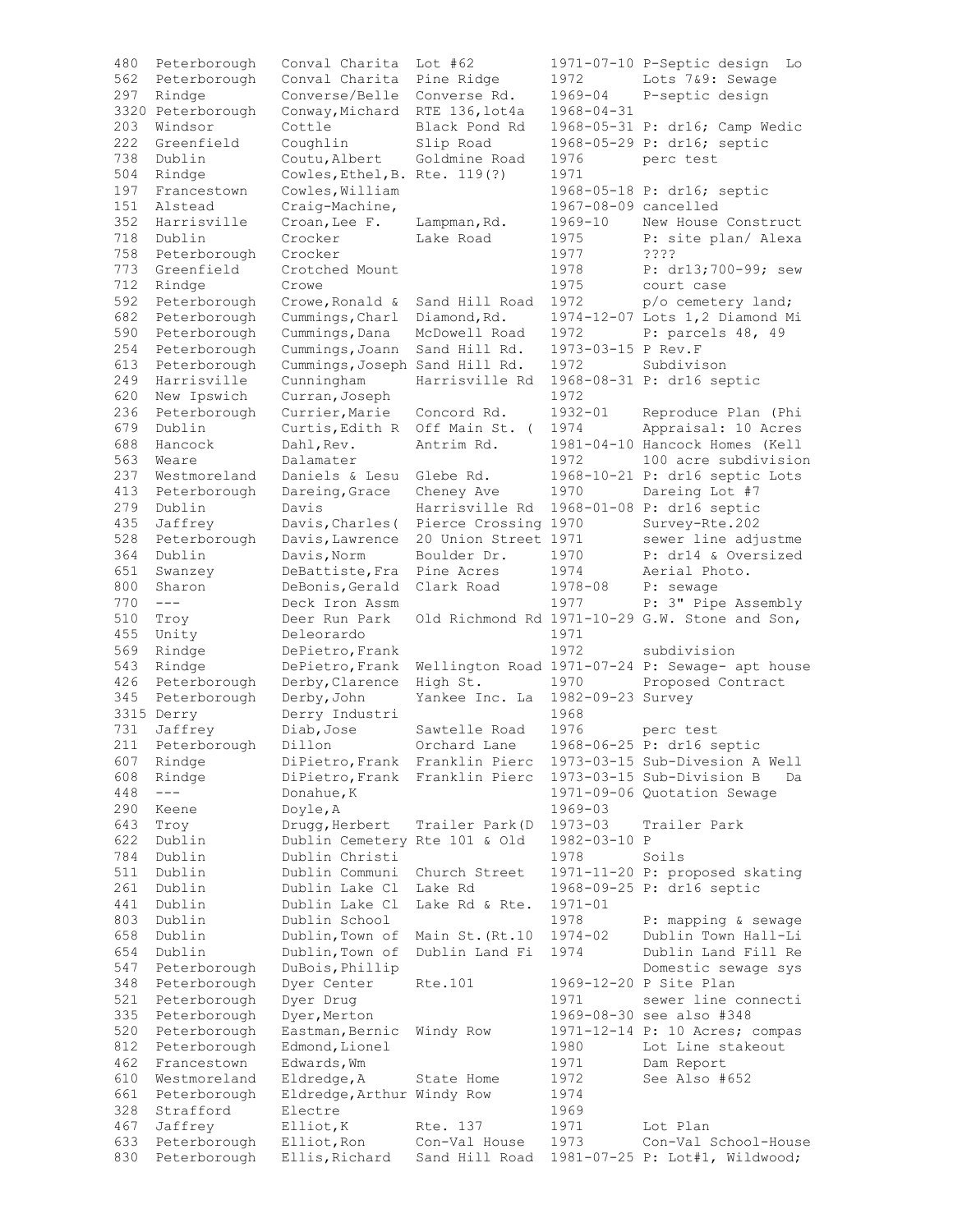| 444 | Peterborough | Elliston, Joann                | Old Mountain R       |                      | 1971-01-05 P: Map Reproduction                   |
|-----|--------------|--------------------------------|----------------------|----------------------|--------------------------------------------------|
| 548 | Peterborough | Emmes, Gerald R. Main Street   |                      | $1972 - 05$          | P: parking lot layo                              |
| 304 | Dublin       | Encounter Foun                 | Pierce Rd., Old      |                      | 1969-05-03 was Cumbres inc. in                   |
| 393 | Jaffrey      | Ernst, Frederic                | Slade Road, Ca       |                      | 1970-05-20 P-Septic design                       |
| 450 | Francestown  | <b>ESSOM</b>                   |                      | 1971                 | Survey                                           |
| 484 | Jaffrey      | Faford/Bellete                 | Woodmere Rd.;L       |                      | 1971-07-30 P-Septic design                       |
|     |              |                                |                      |                      |                                                  |
| 683 | Jaffrey      | Fairbanks, Fred                |                      | 1974                 | Septic System                                    |
| 262 | Hancock      | Fay                            | Prospect Hill        |                      | 1968-10-05 P: dr16 septic                        |
| 533 | Rindge       | Ferguson, Grace                |                      |                      | Wellington Road 1971-02-02 P: Parcels 1, 2, 3 (G |
| 574 | Jaffrey      | Field, John                    | Rindge Road          | 1972                 |                                                  |
| 503 | Peterborough | Fields, Kenneth                |                      | 1971                 | Sewage                                           |
| 376 | Peterborough | First National                 | Grove, St.           |                      | 1970-04-19 Parking Lot                           |
| 808 | Jaffrey      | Fisher, Donald                 | Bonds Corner R       |                      | 1980-04-10 P: Saulnier, C & K;                   |
| 553 | Dublin       | Fiske, Lendal W                | Rouite 101           | $1972 - 05$          | P: tracts A, B                                   |
| 464 | Fitzwilliam  | Fitzwilliam Inn                |                      | 1971                 | Sewage                                           |
| 536 | Hancock      |                                | Bennington Rood 1971 |                      |                                                  |
|     |              | Flagg, Robert                  |                      |                      |                                                  |
| 473 | Peterborough | Ford, Hope C.                  | Gulf Rd.             | 1971                 | Survey Conf.                                     |
| 656 | Peterborough | Forrest, Daisy&                | Wilton Rd. & S       | 1974                 | Final Plans, two tra                             |
|     | 3317 Dublin  | Fortin-Kelly                   | Monument Rd.         | 1968                 |                                                  |
| 180 | Greenfield   | Fortin, R                      |                      |                      | 1967-12-16 P: dr16 septic desi                   |
| 739 | New Ipswich  | Fortin, Robert                 | Pratt Pond           | 1976                 |                                                  |
| 231 | Jaffrey      | France, Donald                 | Thorndike Pond       |                      | 1968-06-06 P: dr16 Septic desi                   |
| 540 | Rindge       | Franklin Pierc                 | Library & Scie       |                      | 1971-03-14 P: Parcel A prop. 1                   |
| 360 | Rindge       | Franklin Pierc                 |                      |                      | P Oversized                                      |
|     |              |                                |                      |                      |                                                  |
| 798 | Peterborough | Franklin Pierc                 | Sand Hill Rd &       |                      | 1979-08-12 P: 13 acres, lots 1                   |
| 243 | Hancock      | Franklin Pierc                 |                      | 1968                 |                                                  |
| 300 | Keene        | Frazier & Sons                 |                      |                      | 1969-05-01 Resetting 5 Propert                   |
| 545 | Dublin       | French, Ruth B.                |                      | 1971                 | Survey & sewage                                  |
| 690 | Dublin       | French, Ruth&An                | Main St. (Rte.1      | 1975-05-15 P         |                                                  |
|     | 609A Wilton  | Frye, Leslie R                 | Abbot Hill Rd,       | 1982-02-01 P         |                                                  |
| 353 | Lyndeborough | Frye, William                  | Burton Pond          | $1969 - 01 - 28$     |                                                  |
| 509 | $---$        |                                |                      |                      |                                                  |
|     |              | Fused Accesory                 |                      |                      | Ass'y Dwg                                        |
| 140 | Marlow       | Gallaway                       |                      |                      | 1967-09-07 See Also 631                          |
| 200 | Peterborough | Gallup, Julie &                | Hunt Rd. & Mil       |                      | 1968-08-05 P Lots A, B                           |
| 463 | Peterborough | Gambon, Phillip                | Rte.136 (01d         |                      | 1971-05-05 P: Survey-see #711                    |
| 687 | Wilton       | Ganbutt, Boyd                  |                      | 1975                 |                                                  |
| 734 | Dublin       | Gebauer, Leo                   |                      | 1976                 | test holes                                       |
| 531 | Rindge       | Gehrung, Fred                  | Route 119            | 1971                 | SEE #530;<br>Sewage:                             |
| 595 | Greenville   | Gendron, Walter                | Adams Street         | 1979-08-11 P         |                                                  |
| 635 | Greenfield   | George, Mildred                | Mountain Rd          | 1973-08-15 P         | Lots $1, 2$                                      |
|     |              |                                |                      |                      |                                                  |
| 324 | Jaffrey      | Getzman                        | Duval Trailer        | 1969-07-16 Septic    |                                                  |
| 572 | Jaffrey      | Gilbert, F.S.                  |                      | 1972                 | sewage design                                    |
| 649 | Temple       | Gladu, P                       |                      | 1973                 |                                                  |
| 628 | Wilton       | Glines, David                  |                      | 1973                 |                                                  |
| 567 | Winchester   | Goetz, Fred W.                 |                      | 1972                 | camp layout                                      |
| 437 | Stoddard     | Gore/Morrisc.                  | Shedd Rd.            |                      | 1970-11-15 P-Septic design                       |
| 453 | Hancock      | Gorecki, Frank                 | Rte.123              |                      | 1971-04-05 Percolation Test                      |
| 819 | Peterborough | Governor Square Wilton Road (R |                      | 1980                 | Condominium Report                               |
|     |              |                                |                      |                      |                                                  |
| 554 | Peterborough | Goyette, Hazel                 | Old Mountain Rd 1972 |                      | P: compiled plan; t                              |
| 446 | Spofford     | Grandin, N                     |                      | $1971 - 01 - 25$     |                                                  |
| 802 | Nelson       | Granite Lake C                 | Munsonville          | 1978                 | Site Study - Gusick                              |
| 813 | Dublin       | Grant, Ben                     | Route 101            | 1980                 | renovation project                               |
| 799 | Dublin       | Grasso, Leonard                | Old Harrisvill       | 1979                 | perc test                                        |
| 326 | Peterborough | Graves, Don                    |                      | 1969-07-17 site plan |                                                  |
| 769 | Peterborough | Graves, Don                    | Arundel Road         | 1977                 |                                                  |
| 542 | Stoddard     | Green, Robert S. Barret Road   |                      | 1971                 |                                                  |
|     |              |                                |                      |                      |                                                  |
| 489 | Greenfield   | Greenfield, Tow                |                      | 1971                 |                                                  |
| 704 | Greenfield   | Greenfield, Tow                |                      | 1975                 | engineering                                      |
| 539 | Greenfield   | Greenfield, Tow                |                      |                      | sewage report                                    |
| 362 | Peterborough | Greenleaf, Robe                | Old St. Rd.          |                      | 1970-01-26 P-Septic design                       |
| 828 | Peterborough | Greenwood, Calv                | 4 Winds Road         |                      | 1982-08-20 P: site plan                          |
| 597 | Temple       | Gregg, T                       |                      | 1972                 | survey: 8 acres                                  |
| 281 | Londonderry  | Grenier                        |                      | 1968                 |                                                  |
| 136 | Peterborough | Grip, Robert &                 | Cornish Road         |                      | 1967-09-18 Parcels #A - #J                       |
|     |              |                                |                      |                      |                                                  |
| 626 | Marlborough  | Grist Mill                     |                      | 1973-06-13 sewage    |                                                  |
| 414 |              | Guitard/Bellet                 | Trotting Park        |                      | 1970-07-18 P-Septic design                       |
| 748 | Jaffrey      |                                |                      |                      |                                                  |
|     | Peterborough | Gysan, Richard                 | Carley (Hewes)       |                      | 1977-11-07 P: Carley Acres Lot                   |
| 818 | Hancock      | Hafela, Courtney               |                      | 1980                 | soil report                                      |
| 476 | Peterborough | Hafeli Fuel &                  | Summer Street        | 1971-11              | P: Parcel U-17-137                               |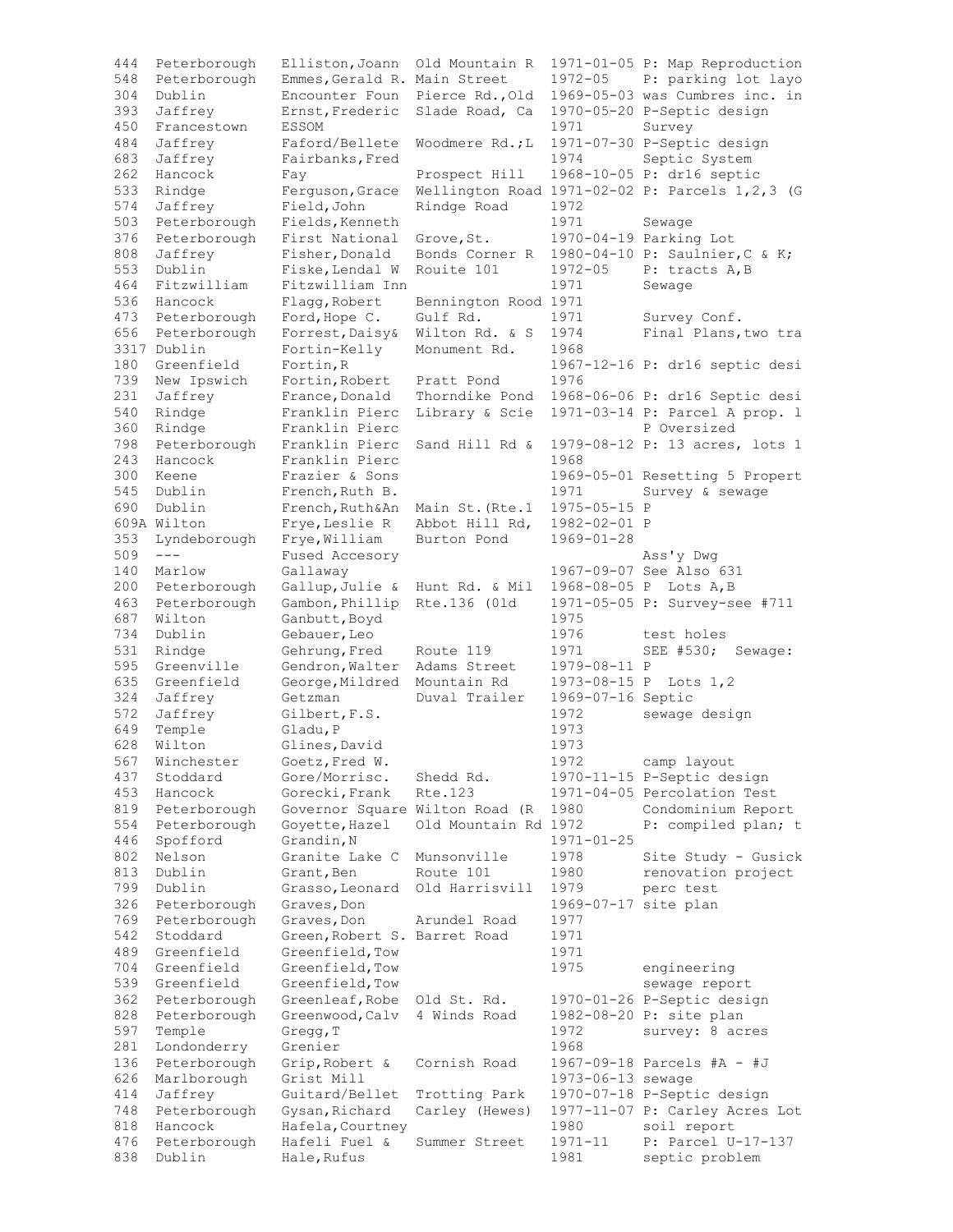| 580 | Hancock           | Hall, Don                       |                                 | 1972                | percul; ation test                             |
|-----|-------------------|---------------------------------|---------------------------------|---------------------|------------------------------------------------|
| 374 | Peterborough      | Hames, George                   | Ames Ave.                       | 1970                | Lots # 78,78A                                  |
| 790 | Jaffrey           | Hamilton                        |                                 | 1978                | house stakeout                                 |
| 221 | Francestown       | Hammel                          | Poor Farm Rd                    |                     | 1968-06-02 P: dr16 septic                      |
| 163 | Peterborough      | Hampshire High                  | Old Street Rd                   |                     | 1980-10-28 P LOTS A-H                          |
| 537 | Hancock           | Hancock Conser                  |                                 | 1971                | 22 Acres                                       |
| 399 | Hancock           | Hancock Game C                  |                                 | $1970 - 05$         |                                                |
| 379 | Hancock           | Hancock School                  |                                 | 1970                | Sewage design                                  |
| 793 | Hancock           | Hancock, Town of Railroad Stati |                                 | 1978                | stakeout property 1                            |
| 752 | Peterborough      | Hanson, Clarence Middle Hancock |                                 | 1977                | Soil Report                                    |
| 606 |                   |                                 | Gulf Rd.                        | 1972                |                                                |
|     | Peterborough      | Hanson, John                    |                                 |                     | sewage system house                            |
| 271 | Stoddard          | Harris, J                       |                                 | 1968-10             | P: dr16 septic                                 |
| 380 | Peterborough      | Harris, Mason                   | Wilton Road                     | $1970 - 08 - 05$    |                                                |
| 843 | Peterborough      | Harris, Norman                  | Jaffrey Road (                  | 1982                | P: Peterborough Sea                            |
| 668 | Harrisville       | Harrisville Hi                  | Church St.&Dub                  |                     | 1974-07-22 Septic Design-P-                    |
| 517 | Harrisville       | Harrisville La                  | Thomas Moore S                  | 1971                | Report                                         |
| 415 | Troy              | Hartage/Bellet                  | Monadnock Stre                  |                     | 1970-09-28 P-Septic design                     |
| 424 | Francestown       | Harwood, O.P.                   |                                 | 1970                | Sewage                                         |
| 387 | Peterborough      | Hemphill, G                     |                                 | 1970                |                                                |
| 368 | Dublin            | Herman, Marc &                  |                                 | 1970                | 48 Acres                                       |
| 796 | Peterborough      | Herman, Ruth B.                 | Gen. Miller Rd                  |                     | 1979-07-21 P: soils tests, sew                 |
| 500 | Jaffrey           | Hersey, Marquer                 | Rte.124                         | 1971                | Soil test                                      |
| 175 | Peterborough      | Highland Glen                   | Old Street Rd,                  | $1967 - 10$         | Lots $#1-$ #31 P over                          |
|     | 346A Peterborough | Highland Meado                  | Blueberry Lane                  | 1969                |                                                |
| 291 | Jaffrey           | Hill/Ernst                      | Slade Road                      | $1969 - 04$         | P-septic design                                |
| 377 | Dublin            | Hills, Inc.                     | Old Harrisvill                  |                     | 1970-09-04 Sewage Design Rev. A                |
| 570 | Harrisville       | Historic Harri                  |                                 | 1972                | sewage design                                  |
| 841 | Hancock           | Hitchcock, John                 |                                 |                     | 1982-12-15 P: subdivision                      |
| 686 | Dublin            | Hogan & Steine                  |                                 | 1974                | Septic System                                  |
| 388 | Peterborough      | Hoisington                      | Far-over Farm                   | 1970                |                                                |
| 333 | Keene             |                                 |                                 | 1969-08             |                                                |
| 365 |                   | Holbrook, Archi                 |                                 |                     |                                                |
|     | Swanzey           | Holdsworth, Fred Cresson Dr.    |                                 | 1970-02-12 P Lot #5 |                                                |
| 434 | Dublin            | Holmes, Gladys                  | Dublin Rd. (Rte                 |                     | 1970-10-29 Lot Survey                          |
| 176 | Greenfield        | Holt, Elmer                     | Forest Rd                       | 1967-11-21 2 shts   |                                                |
| 260 | Westmoreland      | Hood, T                         |                                 | 1968                |                                                |
| 137 | Westmoreland      | Hood, Talbot &                  | Park Hill                       | 1967                | Aiken land                                     |
| 726 | Jaffrey           | Houston, David                  | Hadley Road                     |                     | 1977-11-04 P: Lots A, B                        |
| 691 | Jaffrey           | Houston, David                  | Pierces Crossi                  |                     | 1975-12-23 V39.3/12-P-                         |
| 316 | Francestown       | Howell, Katheri                 |                                 | 1969-08             |                                                |
| 648 | New Ipswich       | Huber, Jon                      |                                 | 1973                |                                                |
| 753 | Strafford         | Huckins                         |                                 | 1977                | sewer consultant fo                            |
| 321 | Rindge            |                                 | Hughgill, George Rte. 202 & Old |                     | 1969-07-15 P Tract A 0.576 Acr                 |
| 292 | Peterborough      | Humble Oil & R Rte. 101 & Con   |                                 |                     | 1969-04-05 P-septic design                     |
| 232 | Jaffrey           | Hunt                            |                                 | 1968                |                                                |
| 287 | Dublin            | Hyman, Thomas G                 | East Harrisvil                  | 1969-01-24 P        | Lot A                                          |
| 405 | Rindge            | Ilvas, Hillar                   | Pearly Lake                     | $1970 - 05$         | Sewage System                                  |
|     | 642b Peterborough | Irwin, Donald                   |                                 | 1973                |                                                |
| 642 | Antrim            | Irwin, Donald                   |                                 | 1973                |                                                |
| 160 | Peterborough      | Irwin, Donald &                 |                                 |                     | Old Mountain Rd 1967-10-10 P: dr16 septic desi |
| 560 | Dublin            | Ivanov- Rinov                   |                                 |                     |                                                |
| 515 | Jaffrey           | Jackson, W.L.                   | Thorndike Road                  | 1971                | Monad. Arch. Assoc.                            |
| 792 | Peterborough      | Jacoby, Ernest                  | Route 202                       | 1978                | Report                                         |
| 541 | Jaffrey           | Jaffrey School                  |                                 | 1971                | BM certification                               |
| 835 | Jaffrey           | Jaffrey, Town of                |                                 | 1981                | Sewage Lagoon                                  |
| 505 | Amherst           | Jasper Valley                   |                                 | 1971                | Survey                                         |
| 667 | Harrisville       | Jeannotte                       |                                 | 1974                |                                                |
| 678 | Hancock           | Jeffco Inc.                     | Forest, Rd.                     |                     | 1974-08-22 Jeffco Sewer-P-                     |
| 206 | Peterborough      | Jeffries                        | Old Street Rd                   |                     | 1968-06-12 P: dr16 septic                      |
| 315 | Greenfield        | Jesperson, Otto                 | off Rte. 136                    |                     | 1969-05-19 sewage design Rev. B                |
| 198 | Jaffrey           | Johanson, Patri                 | Slade Road                      |                     | 1968-04-14 P: dr16; Lot #A1, S                 |
| 227 | Jaffrey           | Johansson                       | Slade Rd                        |                     | 1968-06-24 P: dr16 septic; Thor                |
| 650 | Dublin            | Johansson, Kenn                 | Craig Rd.                       |                     | 1973-11-22 Parcels 34, 35-P-                   |
| 301 | Peterborough      | Johnson/Morris                  | Old St. Rd.                     |                     | 1969-04-30 P-septic design Tho                 |
| 681 | Hancock           | Johnson, Russ.                  | Norway Hill Rd.                 |                     | 1974-08-24 formerly Hubbard-P-                 |
| 639 |                   |                                 |                                 |                     | 899-3346 Survey                                |
| 338 | Rindge            | Johnston, Agnes                 |                                 | 1973                |                                                |
|     | Dublin            | Jones, William                  | Rte. 137                        | 1969-12             | P 20.79 Acres                                  |
| 394 | Hancock           | Jones, William                  | Hill Rd.                        |                     | 1970-07-10 P-Septic design                     |
| 210 | Rindge            | Keegan                          | Monomonac Lake                  |                     | 1968-05-15 P: dr16 septic                      |
| 677 | Keene             | Keene Chrysler                  | Winchester Str                  | 1974                | Sheehan (Doris) pro                            |
| 273 | Harrisville       | Kelley, W                       |                                 | $1968 - 11$         |                                                |